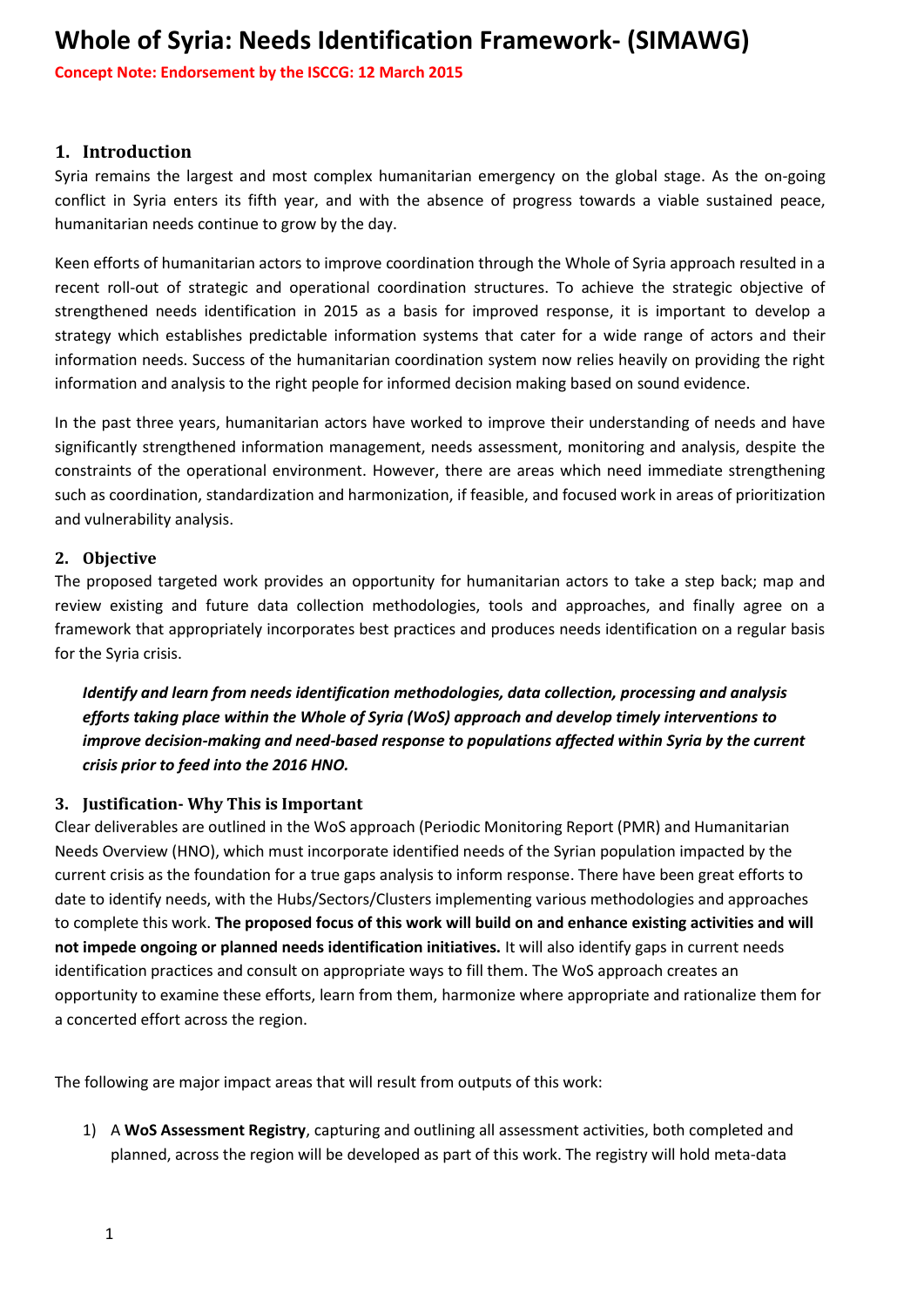**Concept Note: Endorsement by the ISCCG: 12 March 2015** 

about assessment activities and, if approved by the source, access to information/data<sup>1</sup>. This will have **an immediate impact on on-going operations and can be used to map areas covered by assessments and to identify gaps as well as feed into the PMR and HNO work as outlined in the Strategic Response Plan (SRP), while supporting Who is doing What Where and When (4w) and operational interventions based on identified needs.** 

- 2) Given the challenging situation in Syria, **monitoring systems are often used to identify needs, which are then incorporated into needs identification analysis.** To understand this better and incorporate this work into the overarching Needs Identification Framework, monitoring systems, which have components of needs identification, will be identified for incorporation into the framework. **As with the assessment registry, this work will have an immediate impact on improved needs identification analysis and feed into PMR, HNO, 4W and operational interventions based on identified needs.**
- 3) This work will develop an **overarching WOS Needs Identification Framework**. The result will be guidance and practical steps, that will include suggested methodologies for management and estimation and tracking of the population in need. This will be based on assessing the various methodological approaches including collection, processing, analysis and dissemination of needs information and data across the region. **The process to develop the framework will directly impact ongoing and planned work as key practitioners are brought together. The sharing of knowledge, approaches and suggested standardization will be immediately incorporated into current work and improve future activities.**
- 4) As mentioned in the previous outputs for this work, **implementation will take throughout the process with marked impacts as the work progresses**. This work will identify approaches that enable needs and gap analysis on two levels: **strategic** (e.g. using multi-sector information) and **operational** (e.g. using sector-specific information) and adhere to agreements on analysis and sharing defined by the SIMAWG subgroup on Principles.

### **4. Scope**

The work proposed is to be **time limited (March-May 2015)**. The group will include technical and geographical representation, balancing inclusion with a light, technically focused, approach with clear deliverables under a defined timeline.

The data streams, processes, technical approaches and methodologies to identify needs, cut across many areas of on-going work. **The terminology** *Needs Identification* **includes a range of potential methodologies for the evaluation of needs of a population including; needs assessments, monitoring systems, proxy indicators and other creative approaches, which have been employed in the conflict environment of Syria.** 

### **5. Activities**

The focus of this time-limited work will be limited to the following activities:

- 1) Inventory or registry of needs identification ac tivities within the WoS (work initiated under the SIMAWG sub-group)
- 2) Identification and review of needs identification methodologies (This includes monitoring and innovative techniques used in the region for the identification of needs)
- 3) Identification and review of population in need methodologies within needs identification approaches

 $\overline{\phantom{a}}$ 

 $1$  Meta-data in this case, is key information related to the needs assessment conducted or planned including, but not limited to, methodology, geographic target, type of assessment (sector/cluster, interagency), planned/implemented, etc. Examples can be found here:<http://tinyurl.com/mdkq32w> and<http://tinyurl.com/llfgb2k>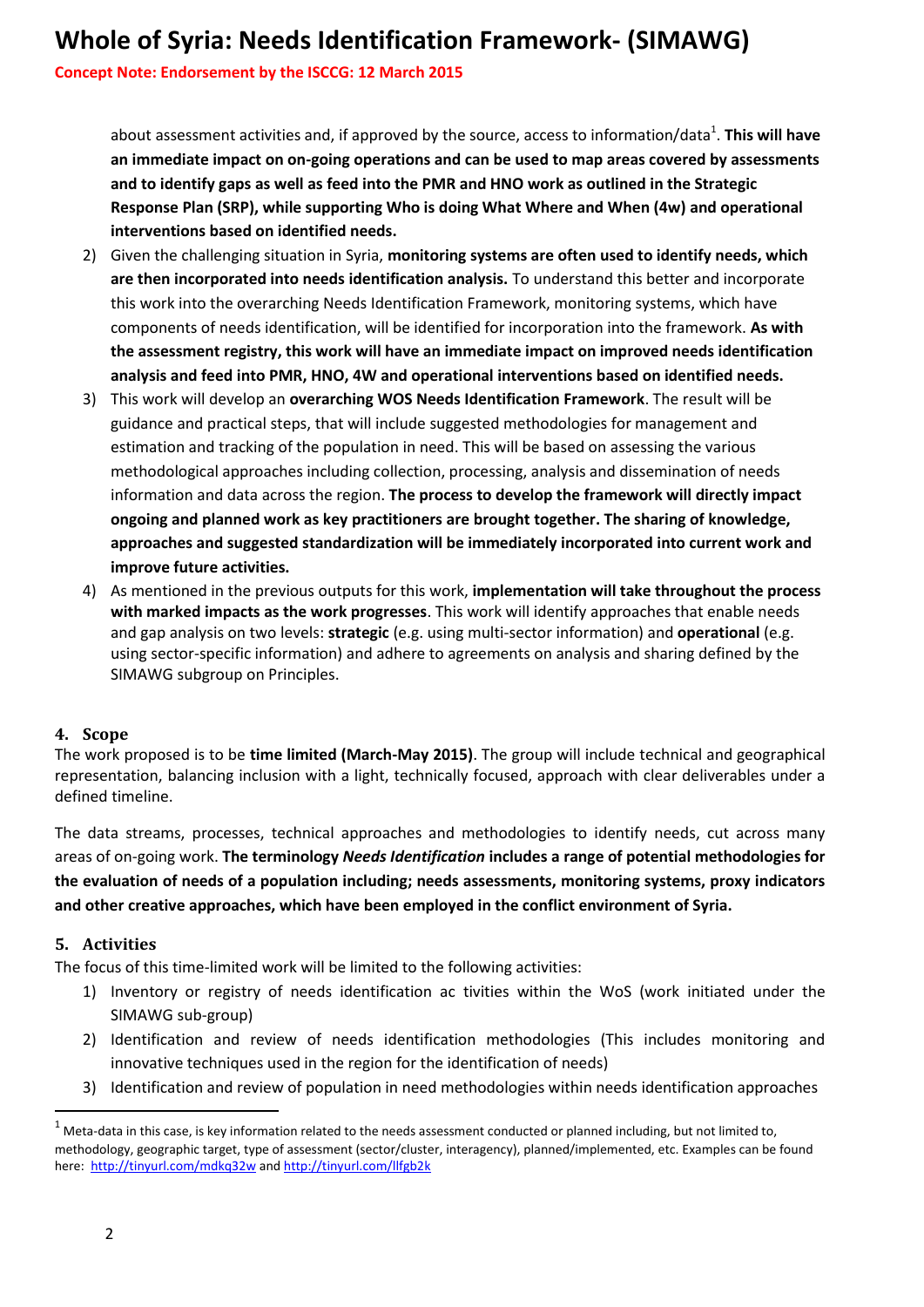## **Concept Note: Endorsement by the ISCCG: 12 March 2015**

- 4) Identification of gaps in current needs identification practices and consultations on how to best fill them according to the need for information at (a) different levels and (b) different frequencies
- 5) Development of a single WOS needs identification framework feeding into the 2016 HNO, through a series of practical guidance, initiatives and standards

## **6. Challenges**

The complexity and competing priorities of the Syrian response will pose challenges in bringing together the work identified in this initiative. The group will feedback on progress and manage expectations throughout the process. Dependencies related to on-going needs identification work will impact this work and must be realistically considered across the region and time-lines adjusted accordingly. While the work will impact processes as it moves forward, adoption rates will vary across the region over time and a pragmatic approach per hub, cluster/sector must be considered.

## **7. Validation and Approval**

The proposed work is an approach which will seek endorsement by the ISCCG. The SIMAWG sub-group on Needs (led by OCHA) will coordinate the work in partnership with specialized technical partners, WoS Cluster Coordinators and will involve the wider humanitarian community to achieve the identified outputs of the work. The humanitarian community aims to establish systems with a long term vision, investing the right resources and expertise that are suitable to the final roll-out and integration into operations.

### **8. Timeline**

The graphic below outlines key events related to the needs identification work as well as the Strategic Response Plan for context.



Time limited - Needs Identification Work

The table below expands in more detail on the events outlined for the proposed work as well as the time periods of specific activities.

**Timeline Consultation forum Type and description**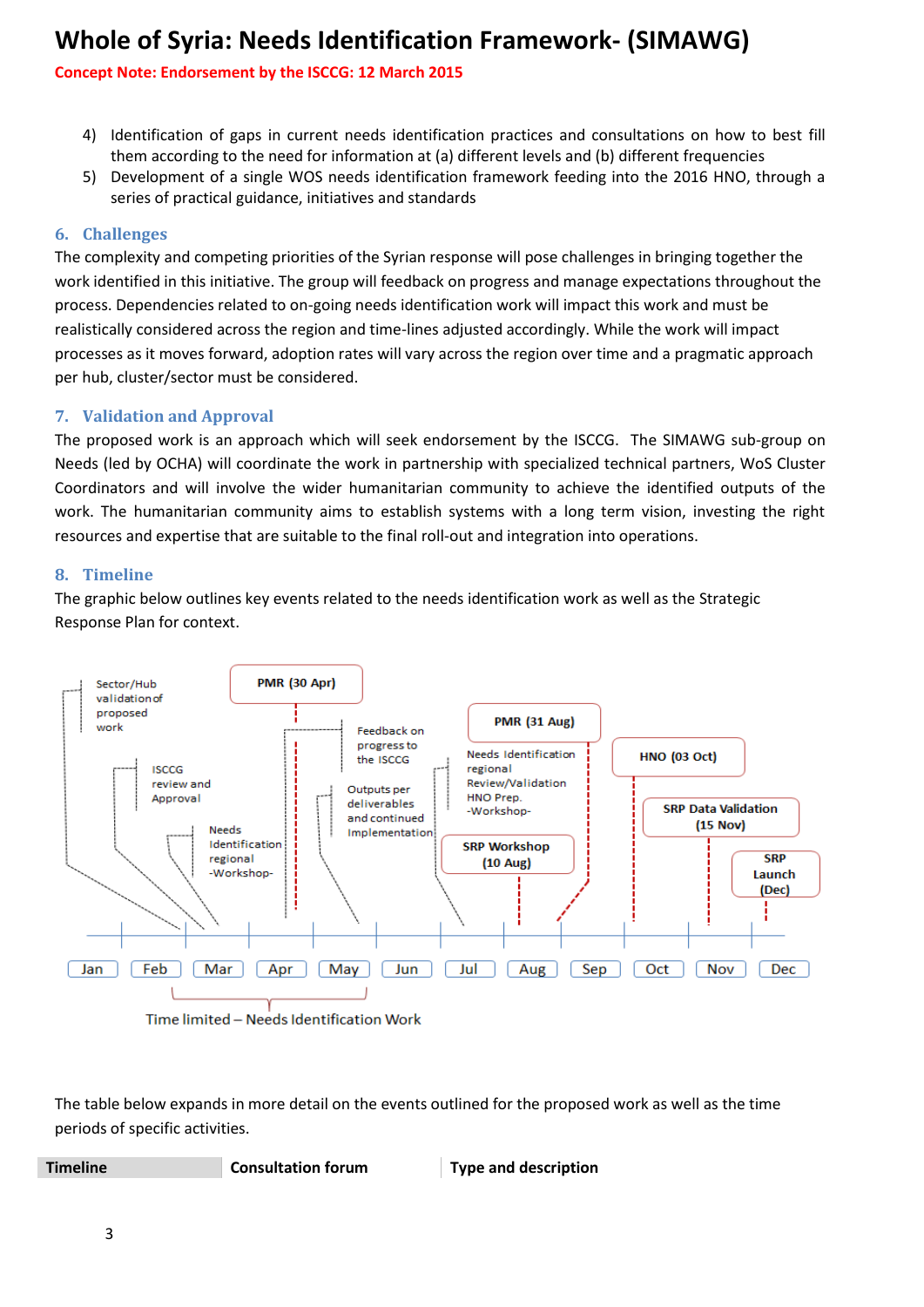## **Concept Note: Endorsement by the ISCCG: 12 March 2015**

| 25 Feb $-3^{rd}$ March 2015   | SIMA WG Amman<br><b>STIMA WG Turkey</b><br><b>Damascus Meeting</b><br><b>SIMAWG</b> | Hubs validation: Concept note shared with<br>wider humanitarian community for review and<br>validation.                                                                       |
|-------------------------------|-------------------------------------------------------------------------------------|-------------------------------------------------------------------------------------------------------------------------------------------------------------------------------|
| Second week of March          | Inter-Sector/Cluster<br><b>Coordination Group</b>                                   | <b>ISCCG validation:</b> Work is presented to ISCCG<br>for comments and approval.                                                                                             |
| Between 15 March -19<br>March | Needs Identification Kick-off<br>Workshop                                           | <b>Consultation Workshop: Technical team work</b><br>with broader humanitarian community to<br>develop different components, review existing<br>ideas and finalise work plan. |
| Between 12 April-2 May        | SIMA WG Amman<br>STIMA WG Turkey<br><b>SIMAWG</b>                                   | Various consultation and meetings: Meetings<br>to share information and review components<br>of the work with the broader humanitarian<br>community.                          |
| First week of May             | Inter-Sector/Cluster<br><b>Coordination Group</b>                                   | ISCCG progress review: ISCCG reviews<br>progress of Needs Identification components                                                                                           |
| Between 22-25 May             | <b>WoS Consultation</b>                                                             | <b>Consultation Workshop: Technical team will</b><br>present components work completed. Review<br>and validation of broader humanitarian<br>community.                        |
| Between 1-4 June              | Inter-Sector/Cluster<br><b>Coordination Group</b>                                   | <b>ISCCG approval:</b> Work is presented to ISCCG<br>for comments. Feedback incorporated<br>SIMAWG for future work.                                                           |

## **9. Process Management and Group Composition**

The work will be managed by the SIMAWG sub-group on Needs, who will report to Inter-Sector/Cluster Coordination Group (ISCCG) through the SIMAWG. The ISCCG Chair from time to time will attend the Technical group meeting to keep track of progress, delivery and to keep the group focused.

The technical group's main function will be to develop different components of a Needs Identification Framework and share with the humanitarian community for consultation and validation through hub coordination structures and conduct two WoS technical workshops and send final outputs to ISCCG for approval and roll-out.

Members of the technical group include members of the sub-group on Needs with additional technical staff identified by the co-chairs of this group through appropriate consultation with stakeholders. The inclusion of other SIMAWG sub-groups technical staff will be considered to ensure linkages to the work in these groups (Principals, Data/Standards).

**Identified members of the group will have functional representation** and will have the latitude to identify other technical staff as appropriate to the work being considered as the initiative progresses.